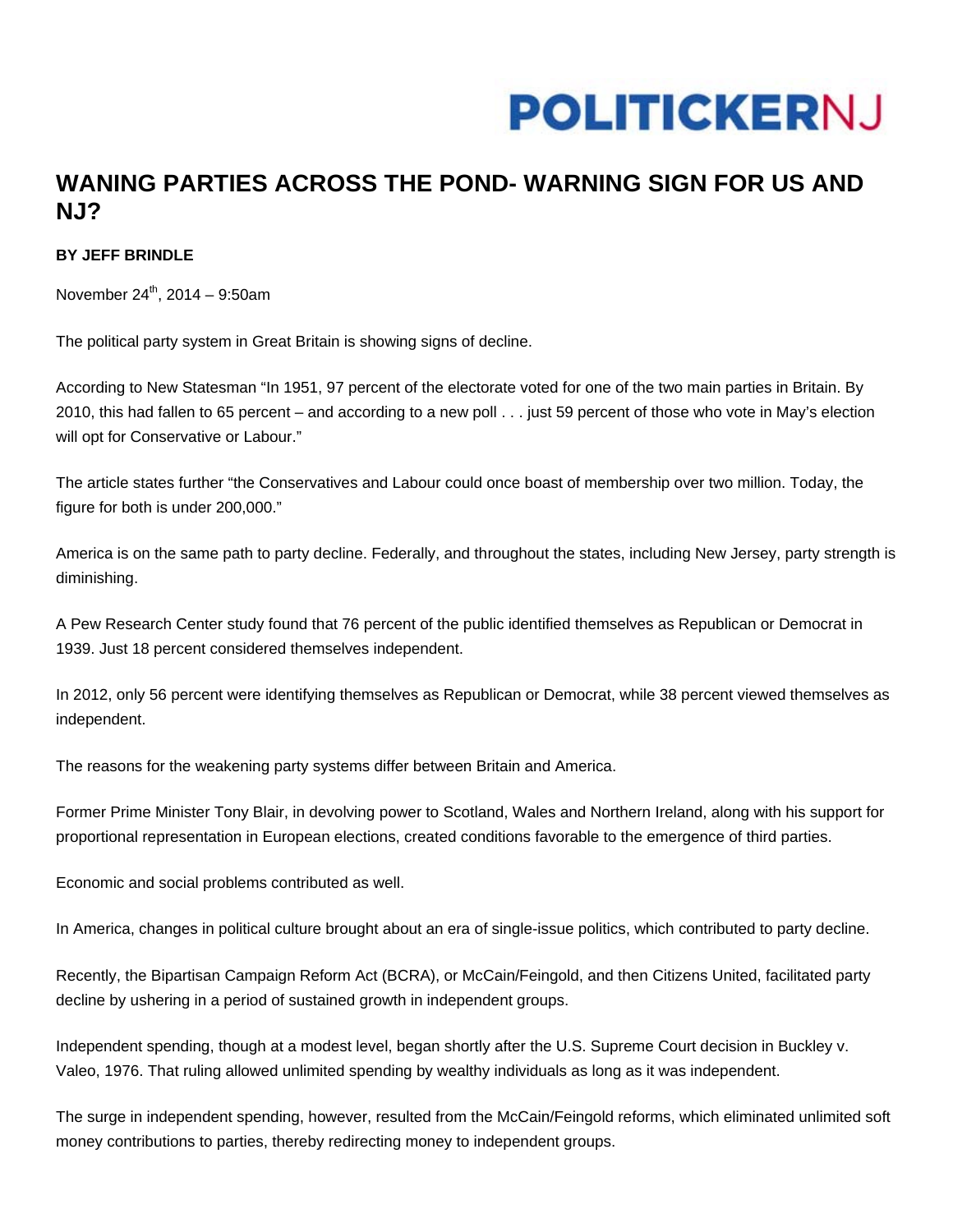Citizens United, decided by the U.S. Supreme Court in 2010, lifted a ban on corporate and labor independent spending. By doing so, it furthered the trend ignited by McCain Feingold.

Between 2002 and 2008, two years prior to Citizens United, and following McCain/Feingold, independent spending grew by over 1,000 percent.

After Citizens United, and the emergence of Super PACs, independent groups, in many instances sponsored by wealthy individuals, spent more than \$1.7 billion nationally.

This trend did not by-pass New Jersey. As in other states, independent spending soared in the Garden State.

During the 2013 gubernatorial and legislative elections over \$41 million was spent by outside groups.

The trend continued this year, but at the local level. In the Newark and Trenton Mayoralty elections in May, about \$5.6 was spent independently, mostly in Newark.

Two weeks ago, a super PAC spent an estimated \$200,000 just on school board elections in Elizabeth.

The presence of independent groups is overwhelming political parties, as evidenced by independent groups spending about three times as much as state party entities in 2013.

In the Newark contest outside groups spent nearly as much as all candidates and political committees combined.

Further evidence is seen by the decrease in fundraising by political parties at all levels over the last decade.

There is not much that New Jersey elected officials can do about party decline internationally or nationally. But, political parties can be revived in New Jersey.

As indicated in an earlier column, the prohibition on state parties participating in gubernatorial elections should be lifted.

Allowing parties to get involved in gubernatorial elections will shift contributions back to groups that are most accountable.

Moreover, public contractors should be permitted to contribute up to \$25,000 per year to political parties. At the same time, stringent limits should be applied to public contractor donations to political action committees (PACs).

Independent groups should be required to register in New Jersey and disclose their contributors and expenditures – just like parties and candidates. And, public contractor donations to these groups should be highlighted in the reports, thereby enhancing transparency.

Finally, Congress should be urged to loosen the rules applicable to the federal accounts of state parties, allowing them more flexibility in the use of those funds.

These reforms would begin to redress the imbalance that now exists between independent groups and the political parties.